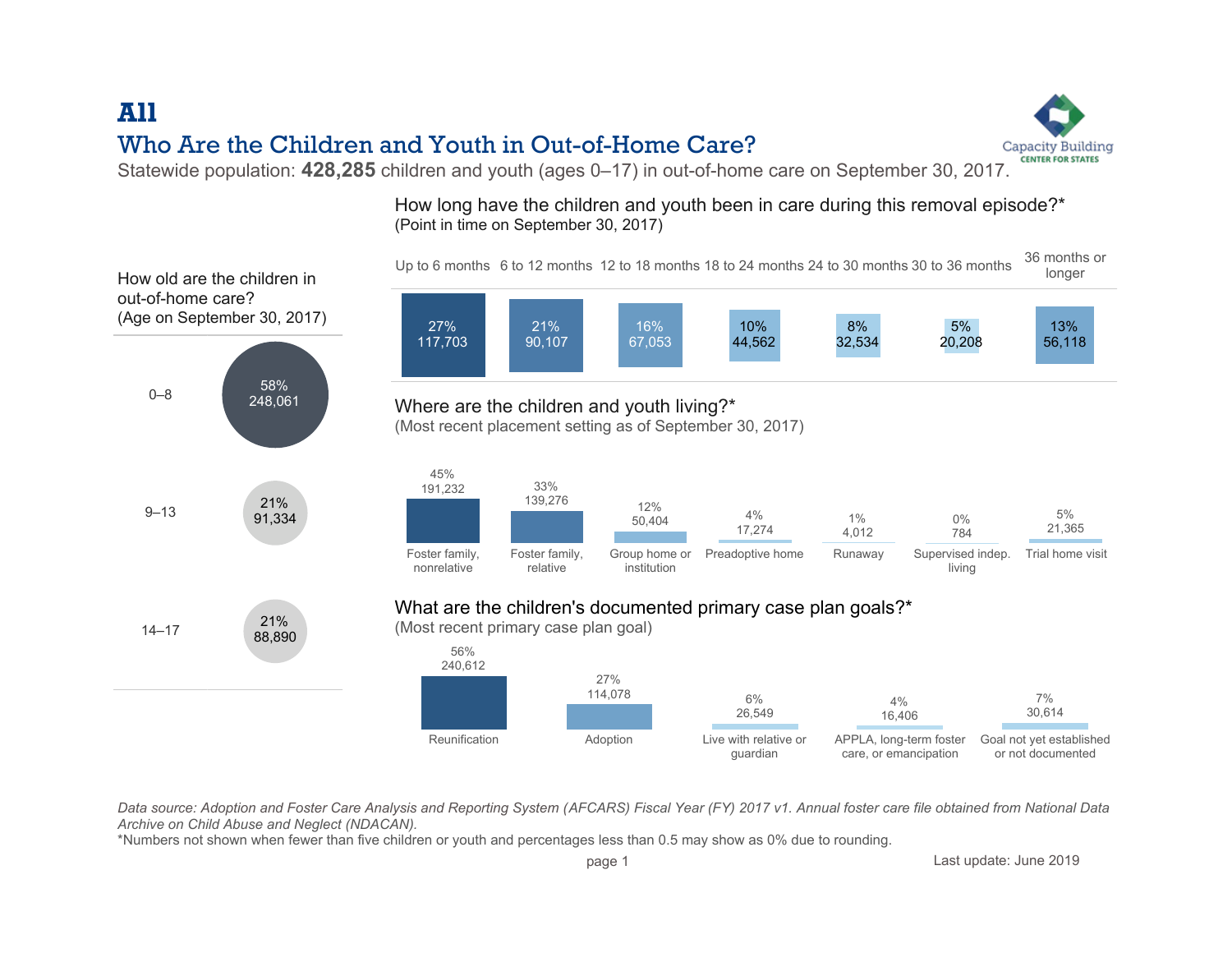# All Which Children and Youth Are Waiting for Adoption?

On September 30, 2017, there were 428,285 children and youth (ages 0–17) in out-of-home care. Of those, 123,433 were waiting for adoption.\*

Up to 6 months 6 to 12 months 12 to 18 months 18 to 24 months 24 to 30 months 30 to 36 months 36 months or longer 28% 34,810 10% 12,403 15% 18,356 17% 20,667 17% 20,371 10% 12,012 4% 4,814 Foster family. nonrelative Foster family. relative Group home or institution Preadoptive home Runaway Supervised indep. living Trial home visit 51% 61,995 27% 32,762 9% 10,849 13% 15,399 0% 536 1% 624 0% 79 Where are the waiting children and youth living now?\*\* (Most recent placement setting as of September 30, 2017) Reunification **Adoption** Adoption Live with relative or guardian APPLA, long-term foster care, or emancipation Goal not vet established or not documented 0% 600 1% 860 2% 2,195 92% 114,078 5% 5,699 What are waiting children's documented primary case plan goals?\*\* (Most recent primary case plan goal) 0–8 9–13 14–17 15% 18,590 24% 29,050 61% 75,793 How old are the children in care who are waiting for adoption? (Age on September 30, 2017)

How long have waiting children and youth been in care during this removal episode?\*\* (Point in time on September 30, 2017)

Data source: AFCARS FY 2017 v1. Annual foster care file obtained from NDACAN.

\*A child is waiting for adoption if they are between 0 and 17 years old and their parents have lost parental rights, or the child's case goal is adoption and they are in the foster care system at the end of the FY, excepting kids 16 or 17 years old whose parents have lost parental rights and their case goal is emancipation. \*\*Numbers not shown when fewer than five children or youth and percentages less than 0.5 may show as 0% due to rounding.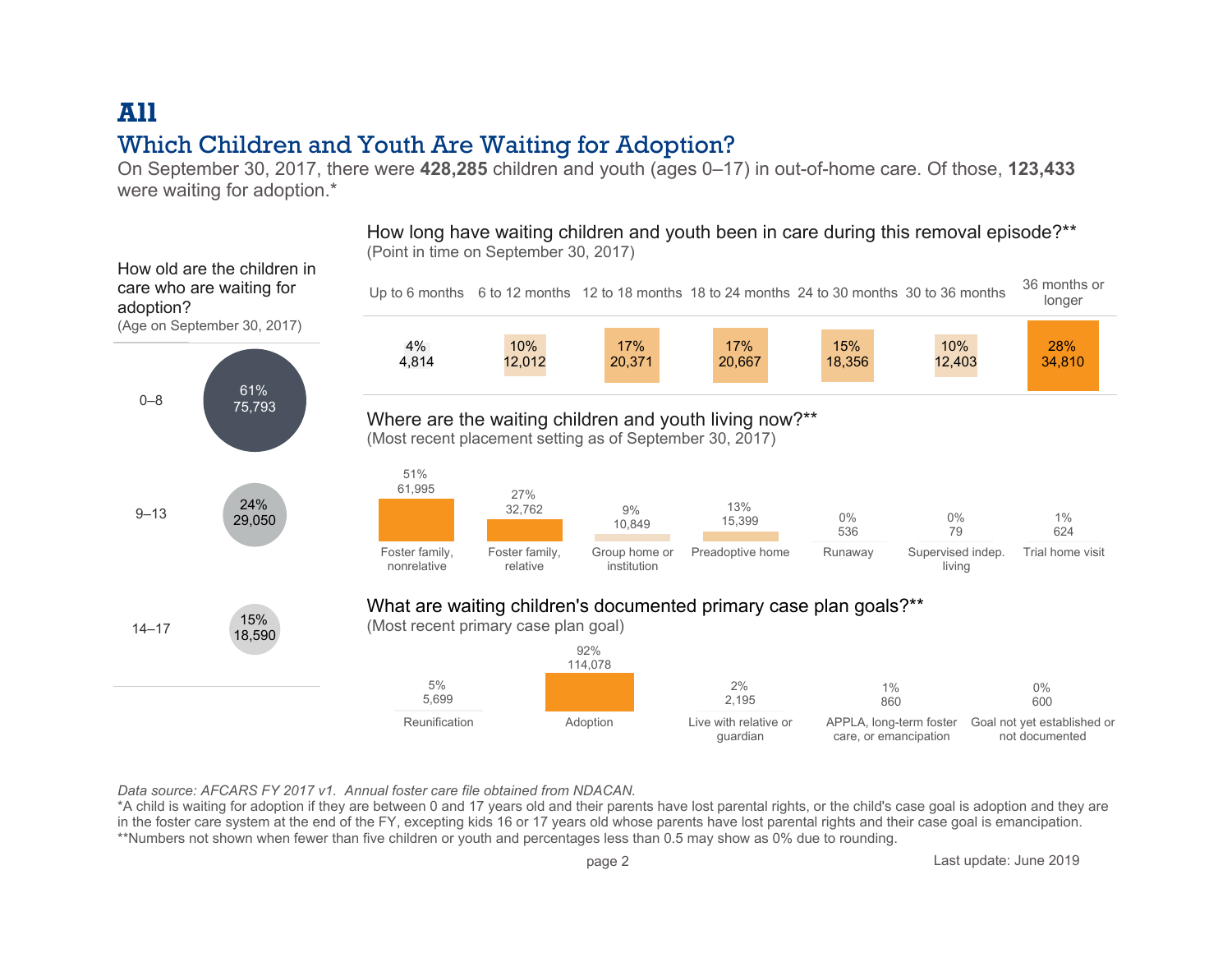# All

### Children in Out-of-Home Care Who Are Legally Free for Adoption

On September 30, 2017, there were 428,285 children and youth (ages 0–17) in out-of-home care. Of those, 70,921 were legally free for adoption.\*

Legally Free for Adoption? Nes No

#### How many children in out-of-home care are

**legally free for adoption?** (Both parents have a termination of parental rights [TPR] date that is prior to the end of the fiscal year)



How many children with a goal of adoption are legally free?\*\* Of the children and youth in care with a primary goal of adoption, 53% are legally free for adoption.



Legally free by time in care:\*\* Of the children and youth in care 3 years or longer, 47% are legally free for adoption.

0 to 12 months 12 to 24 months 24 to 36 months 36 months or longer 53% 29,699 64% 33,713 82% 91,255 98% 202,697 18% 20,360 36% 19,029 47% 26,419 2% 5,113

How long have children been legally free?\*\* Of the legally free children and youth in care 3 years or longer, 31% have been legally free for more than 3 years.

|                                | Time Since Legally Free |                         |              |              |                      |                           |  |
|--------------------------------|-------------------------|-------------------------|--------------|--------------|----------------------|---------------------------|--|
| Time in care (this<br>episode) | Less than 6<br>mos      | 6 mos to<br>less than 1 | 1 to 2 yrs   | 2 to 3 yrs   | 3 years or<br>longer | more than<br>18 yrs - dat |  |
| 0 to 12 months                 | 66%<br>3,381            | 12%<br>624              | 2%<br>121    | 2%<br>84     | 15%<br>782           | $0\%$                     |  |
| 12 to 24 months                | 61%<br>12,359           | 29%<br>5,811            | 7%<br>1.466  | $0\%$<br>55  | 2%<br>456            | $0\%$                     |  |
| 24 to 36 months                | 32%<br>6,034            | 34%<br>6.538            | 29%<br>5,565 | 3%<br>576    | 1%<br>226            | $0\%$                     |  |
| 36 months or longer            | 11%<br>2.784            | 14%<br>3.623            | 26%<br>6,762 | 19%<br>4.940 | 31%<br>8,278         |                           |  |

Data source: AFCARS FY 2017 v1. Annual foster care file obtained from NDACAN.

\*Legally free is determined by the presence of a TPR date for both parents that is prior to the end of the fiscal year.

\*\*Numbers not shown when fewer than five children or youth and percentages less than 0.5 may show as 0% due to rounding.